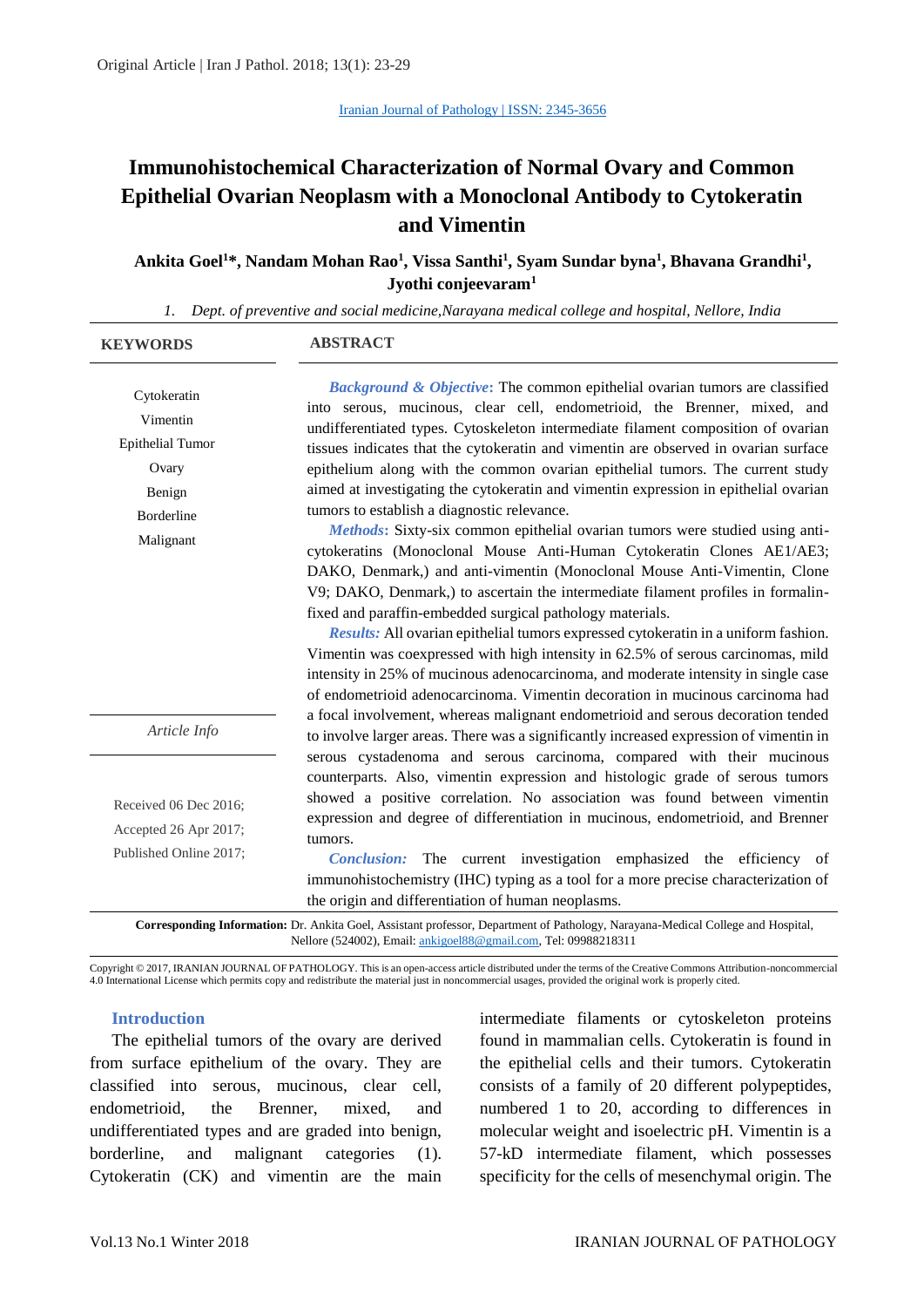coexpression of intermediate filaments particularly cytokeratin and vimentin isobserved in numerous normal and neoplastic tissue (2-4). Thus, the current study aimed at investigating 66 common epithelial ovarian tumors to ascertain the frequency and patterns of intermediate filament coexpression (cytokeratin and vimentin) and characterizing these tumors to determine the diagnostic relevance, particularly in distinguishing benign, borderline, and malignant epithelial tumors of ovary.

### **Materials and methods**

Sixty-six common epithelial tumors of the ovary were obtained from the gyn-pathology records of Narayana Medical College and Hospital, Nellore, India, from January 2013 to January 2015. At least twoparaffin blocks were available from each case. One normal ovary fixed in buffered formalin was studied. The epithelial tumors of ovary were classified and graded according to histologic classification of ovarian tumors by the World Health Organization (WHO) into benign, borderline, and malignant grades of serous, mucinous, endometrioid, clear cell, and transitional cell tumors, as well as carcinosarcoma in epithelial stromal tumors (4).

Normal tissue and neoplasms were studied using anti-cytokeratins AEI/AE3 (Monoclonal Mouse Anti-Human Cytokeratin Clones AE1/AE3; DAKO, Denmark), and anti-vimentin (Monoclonal Mouse Anti-Vimentin, Clone V9; DAKO, Denmark).

Four micron paraffin-embedded tissue sections of normal and neoplastic were applied to glass slides (Biogenex optiplus<sup>TM</sup> microscope slides) coated with 0.1% poly-D-lysine. The tissue sections were immunohistochemically stained using an avidinbiotin peroxidase complex (ABC) method. AEI/AE3 (pancytokeratin) and vimentin antibody were utilized at a dilution of 1:50 in buffer.

The sections were rehydrated by sequential immersion in xylene, graded concentrations of ethanol, and tap water. Slides were kept in citrate buffer (pH 9) and two cycles of heat retrieval were done in oven at 99<sup>º</sup>C for ten and five minutes, respectively. Slides were washed in Tris buffer (pH 7.8). All tissue sections were incubated with hydrogen peroxide for 10 minutes to eliminate

# **Immunohistochemical Characterization …28**

endogenous peroxidase activity. Sections were washed thrice in Tris buffer, followed by 30 minutes incubation with cytokeratin and vimentin antibodies. Secondary antibody (Dako REALTM Envision<sup>TM</sup>) was added after washings with Tris buffer for 40 minutes. At the end, chromogen diaminobenzidine (DAB) was added for 10minutes, followed by counterstaining with hematoxylin for two minutes, sequential immersions in xylene and alcohol and mounting with distyrene plastisizer xylene (DPX).

To rule out instability of reagents, positive and negative controls were run simultaneously with patient's specimen. If unexpected staining was observed, which cannot be explained by variations in laboratory procedures and a problem with the antibody was suspected, the test was discarded and a new test was performed again with a new kit.

Normal cervical squamous epithelium served as a positive control for cytokeratin and myometrium as a positive control for vimentin. The used negative control was Dako Mouse IgG1, code number X 0931, diluted to the same mouse IgG concentration as the primary antibody.

Hispathological examination and immunehistochemical characterization were done by two pathologists, individually, to reduce observer bias.

Based on the intensity of color produced by staining in more than 50% of cell population, it was scored as follows:

- 1+, weak staining
- 2+, moderate staining
- 3+, strong staining

Data were collected and evaluated using the statistical package SPSS version 22 for Windows (SPSS Inc., Chicago, IL). The Fisher exact test was used to analyze the data and P-value was calculated wherever required.  $P$ -value  $\leq 0.05$  was considered statistically significant.

# **Results**

According to histologic classification of ovarian tumors by WHO, ovarian epithelial tumors were classified into 41 serous tumors (28 benign, five borderline, and eight malignant), 17 mucinous tumors (seven benign, six borderline, and four malignant), six endometrioid tumors (five benign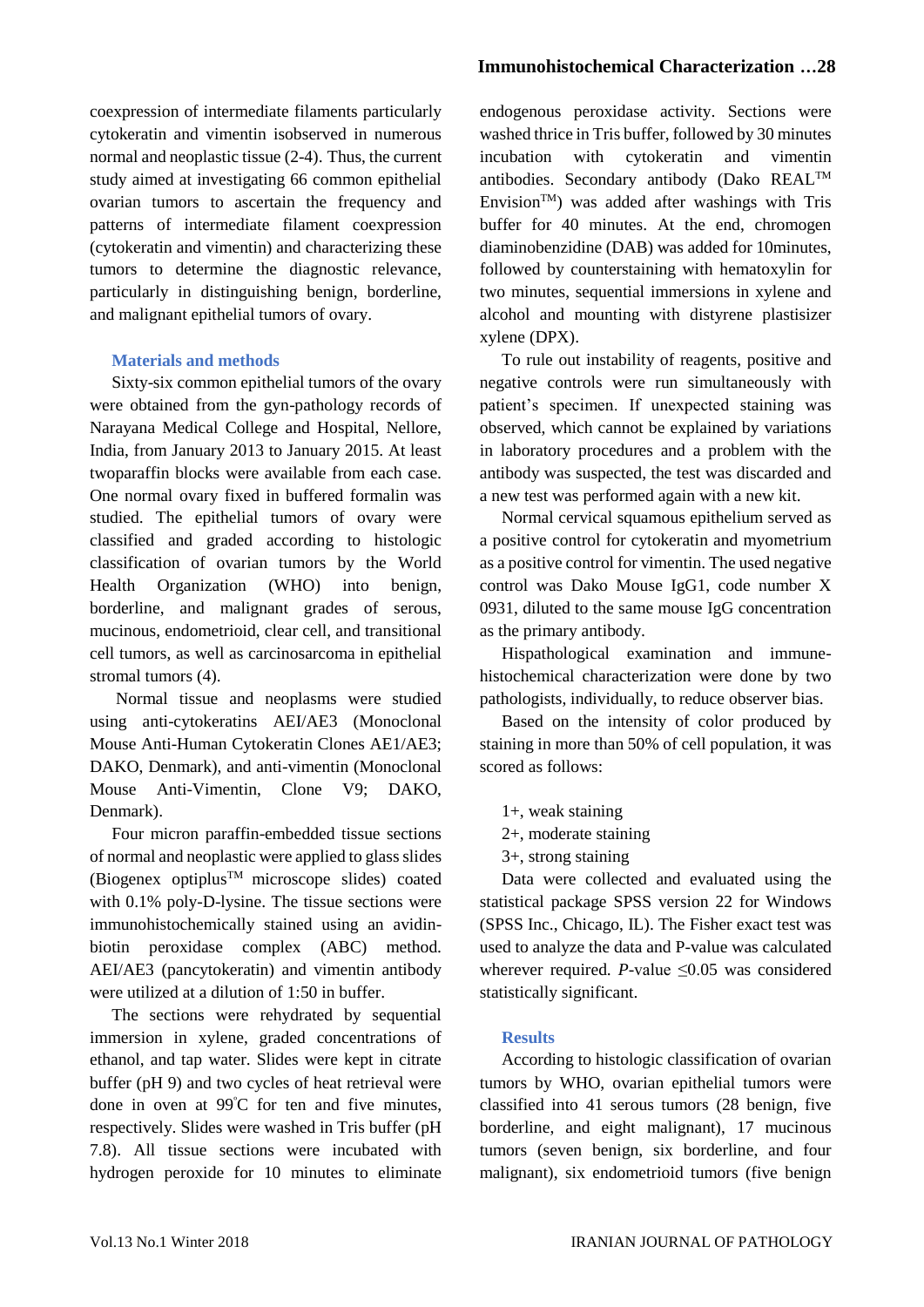and one malignant) and two transitional cell tumors with one benign and one borderline grade. No clear cell tumor and epithelial stromal tumor were detected (Table1)

| Table 1. Detection of Cytokeratin and Vimentin in Common Epithelial Ovarian Neoplasms |  |  |
|---------------------------------------------------------------------------------------|--|--|
|---------------------------------------------------------------------------------------|--|--|

| <b>Tumor</b>                            | <b>Number</b>  | <b>Cytokeratin Grade</b> |                |                         |                | <b>Vimentin Grade</b> | <b>P-value</b> |                |         |
|-----------------------------------------|----------------|--------------------------|----------------|-------------------------|----------------|-----------------------|----------------|----------------|---------|
|                                         |                | $3+$                     | $2+$           | $1+$                    | $3+$           | $2+$                  | $1+$           | Negative       |         |
| <b>Serous tumors</b>                    | 41             |                          |                |                         |                |                       |                |                |         |
| Benign (cystadenoma)                    | 28             | 28                       | $\theta$       | $\Omega$                | $\Omega$       | $\Omega$              | $\overline{4}$ | 24             | < 0.001 |
| Serous borderline tumor                 | 5              | 5                        | $\mathbf{0}$   | $\mathbf{0}$            | $\mathbf{0}$   | 3                     | 2              | $\Omega$       |         |
| Serous adenocarcinoma                   | 8              | $\overline{4}$           | 1              | 3                       | 5              | 2                     | $\mathbf{1}$   | $\theta$       |         |
| <b>Mucinous tumors</b>                  | 17             |                          |                |                         |                |                       |                |                |         |
| Benign(cystadenoma)                     | 7              | 7                        | $\Omega$       | $\mathbf{0}$            | $\overline{0}$ | $\Omega$              | $\mathbf{1}$   | 6              | < 0.001 |
| <b>Mucinous borderline tumor</b>        | 6              | 5                        | 1              | $\theta$                | $\Omega$       | $\Omega$              | $\overline{4}$ | $\overline{2}$ |         |
| Mucinous adenocarcinoma                 | $\overline{4}$ | 3                        | $\theta$       | $\mathbf{1}$            | $\overline{0}$ | $\overline{0}$        | $\mathbf{1}$   | 3              |         |
| <b>Transitional cell tumors</b>         | $\overline{c}$ |                          |                |                         |                |                       |                |                |         |
| <b>Brenner</b> tumor                    | $\mathbf{1}$   | $\mathbf{1}$             | $\overline{0}$ | $\overline{0}$          | $\overline{0}$ | $\Omega$              | $\mathbf{1}$   | $\mathbf{0}$   | 0.333   |
| <b>Brenner borderline tumor</b>         | 1              | $\mathbf{1}$             | $\Omega$       | $\mathbf{0}$            | $\mathbf{0}$   | $\mathbf{0}$          | 1              | $\Omega$       |         |
| <b>Transitional cell carcinoma</b>      | $\overline{0}$ |                          |                |                         |                |                       |                | $\overline{a}$ |         |
| <b>Endometrioid tumors</b>              | 6              |                          |                |                         |                |                       |                |                |         |
| Benign(cystadenoma)                     | 5              | 3                        | 2              | $\overline{0}$          | $\overline{0}$ | $\overline{4}$        | $\mathbf{1}$   | $\mathbf{0}$   | 0.061   |
| <b>Endometrioid borderline</b><br>tumor | $\Omega$       |                          |                | $\overline{a}$          |                |                       | $\overline{a}$ | $\overline{a}$ |         |
| Endometrioid adenocarcinoma             | $\mathbf{1}$   | 1                        | $\Omega$       | $\Omega$                | $\Omega$       | 1                     | $\Omega$       | $\Omega$       |         |
|                                         | 66             | 58                       | 4              | $\overline{\mathbf{4}}$ | 5              | 10                    | 16             | 35             | < 0.001 |



**Fig 1.** IHC expression of CK AE1/AE3 and vimentin in normal ovary

(a) Surface epithelium showing 3+ and granulosa cells showing 2+ CK immunostaining (100X)

(b) Surface epithelium showing 1+ and granulosa cells showing 3+ vimentin immunostaining (400X)

In the normal ovary, pancytokeratin was positive with high intensity on the surface epithelium, with mildly appreciable vimentin reactivity. Vimentin 3+ was observed in endothelium, granulosa cells of ovarian follicle and ovarian cortical stroma.

Granulosa cells showed moderate coexpression of cytokeratin with vimentin (Figure 1).

All ovarian epithelial tumors were positive for cytokeratin expression. Serous tumors of ovary exhibited vimentin expression depending on the degree of differentiation. Vimentin expression was absent in 24/28 (85.71%) of cases withbenign serous tumors. All borderline and malignant serous tumors were positive for vimentin with different degrees of positivity. The 3+ grade for vimentin was present in 5/8 (62.5%) and 2+ grade in 2/8 (28.57%) of cases withserous adenocarcinoma. No borderline serous tumor showed grade 3+ expression for vimentin, 3/5 (60%) of cases were 2+ grade and  $2/5(40%)$  were 1+ grade. The relationship between CK and vimentin expression were statistically significant (figures 2, 3, and 4).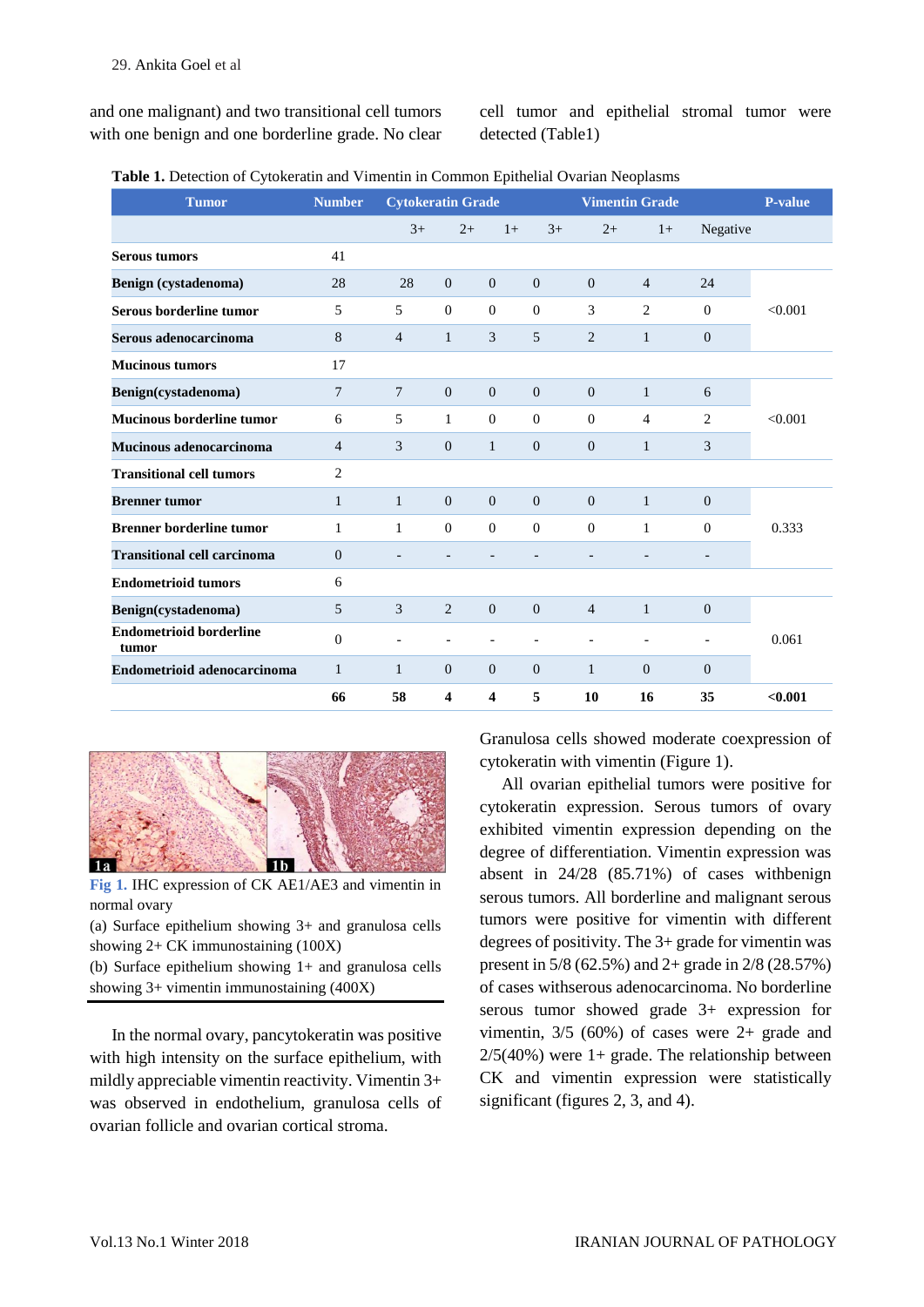

**Fig 2.** IHC expression of CK AE1/AE3 and vimentin in serous cystadenoma ovary

- (a) Strong membranous staining of CK (100X)
- (b) No immunostaining of vimentin (100X)



**Fig 3.** IHC expression of CK AE1/AE3 and vimentin in borderline serous tumor of ovary

- (a) Strong membranous staining of CK(100X)
- (b) Mild cytoplasmic expression of vimentin (400X)



**Fig 4.** IHC expression of CK AE1/AE3 and vimentin in malignant serous tumor of ovary

(a) Membranous staining of CK in few tumor cells (100X) (b) Strong cytoplasmic expression of vimentin (400X)

Mucinous tumors of ovary exhibited much less vimentin expression unrelated to the degree of differentiation. Out of seven benign mucinous tumors, six (85.71%) were negative for vimentin and one (14.29%) case exhibited mild vimentin positivity. Neither borderline mucinous tumors nor the mucinous adenocarcinoma displayed high grade vimentin positivity. Mild vimentin expression was noticed in 4/6 (66.67%) cases of borderline mucinous tumors and 1/4 (25%) cases in mucinous adenocarcinoma. The rest of the borderline and malignant mucinous tumors were negative for vimentin. CK and vimentin expression were significantly associated with mucinous tumors of ovary (figures5, 6, and 7).



**Fig 5.** IHC expression of CK AE1/AE3 and vimentin in benign mucinous tumor of ovary (a) Strong membranous staining of CK (400X) (b) No immunostaining of vimentin (400X)



**Fig 6.** IHC expression of CK AE1/AE3 and vimentin in borderline mucinous tumor of ovary

- (a) Strong membranous staining of CK (100X)
- (b) Mild cytoplasmic expression of vimentin (400X)



**Fig 7.** IHC expression of CK AE1/AE3 and vimentin in malignant mucinous tumor of ovary (a)Strong membranous staining of CK (400X) (b) No immunostaining of vimentin (400X)

Endometrioid and transitional tumors illustrated vimentin co-positivity, but much less related to the degree of differentiation. Both benign (4/5 cases; 80%) and malignant (1/1; 100%) endometrioid tumors showed 2+ grade for vimentin. Both benign and borderline transitional tumors showed 1+ grade for vimentin. However, the relationship was not statistically significant.

#### **Discussion**

The analysis of distinct classes of intermediate filament (IF) protein expressed by immunehistochemistry (IHC) in neoplastic cells, is acknowledged as a valuable diagnostic tool. The current study precisely examined all types of pure ovarian epithelial tumors to ascertain the profiles of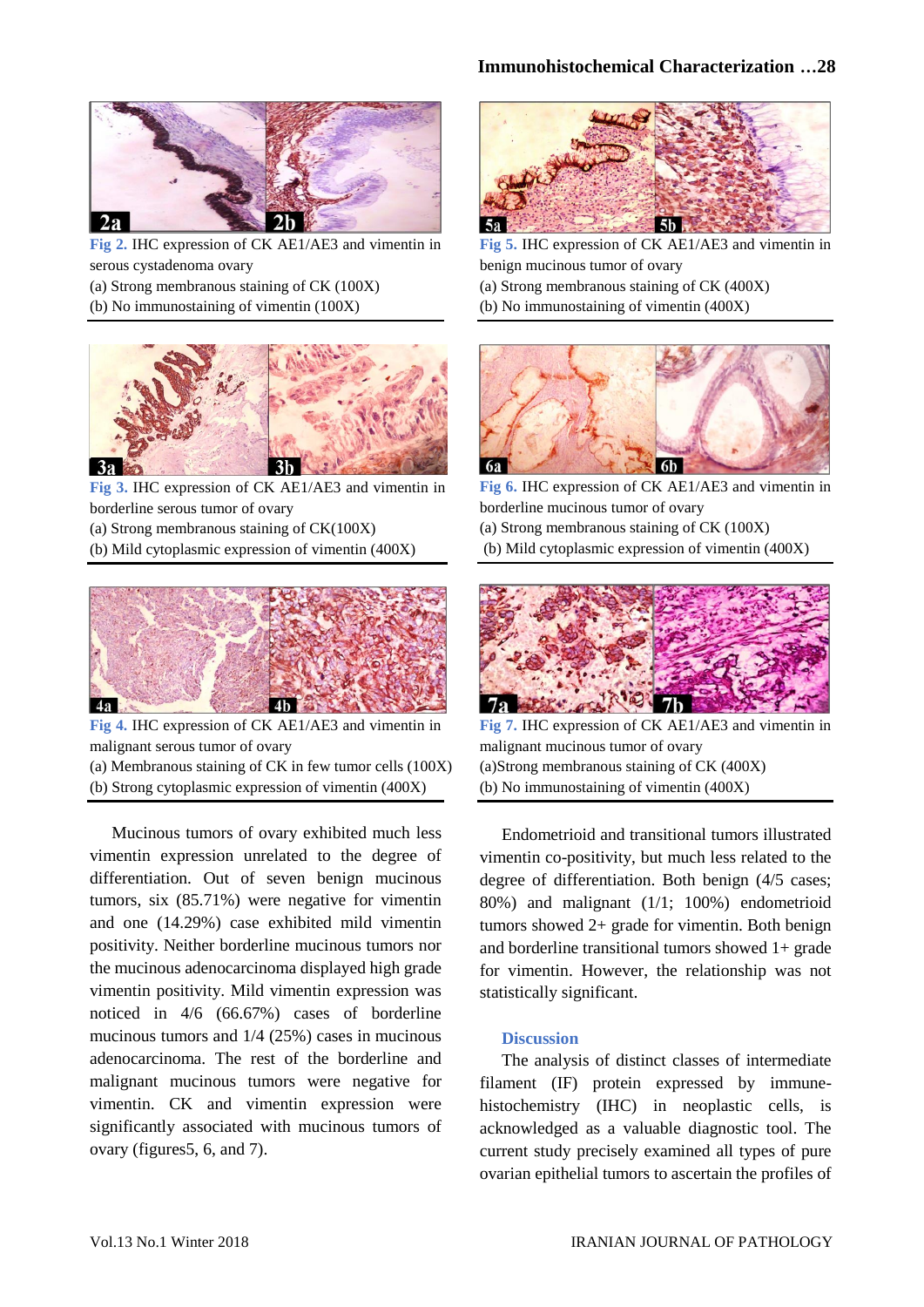cytokeratin and vimentin and to address characteristically the frequency and pattern of intermediate filaments coexpression. Such information may be diagnostically useful since it is shown that coexpression may occur in a number of malignant neoplasms such as renal cell, endometrial, papillary thyroid carcinomas, some ovarian carcinomas, etc (5).

In normal ovaries, surface epithelial cells are strongly immunostained for CK AE1/AE3 and faintly expressed vimentin. The expression of CK and vimentin in ovarian surface epithelium was not surprising depending on its embryonic origin from the coelomic epithelium, which demonstrates similar expression (6). Granulosa cells of ovarian follicles showed the presence of both CK AE1/AE3 and vimentin in all stages of development, with some deviations, depending on the developmental stage. Granulosa cells of primary and secondary follicles, moderately represented CK AE1/AE3 expression with the decrease in number of positive cells in the Graafian follicles. On the contrary, immunostaining of vimentin in granulosa cells usually remained unchanged during all the follicular development. The expression of CKs and vimentin in ovarian granulosa cells are also described in the literature written in English (6-8). These findings are backed by the origin of granulosa cells from mesonephricduct epithelium, where this expression was observed  $(9)$ .

CK and vimentin expression was present in 31/66 (46.97%) of cases with epithelial tumors of ovary. It was associated with the type of tumor as well as the degree of differentiation.

In serous tumors, vimentin expression was inversely related to the degree of differentiation. The predominant pattern of staining was peripheral (membranous). Degree of positivity for vimentin was less in benign serous tumors (negative in 85.71% cases), compared with borderline and malignant tumors. Thus, the absence of vimentin expression was highly suggestive, but not diagnostic for benign differentiation of serous tumor of ovary. Also, it wa

s found that no borderline serous tumors showed 3+ for vimentin, but  $2+(60%)$  and  $1+(40%)$  were noticed and 62.50% of malignant serous tumors demonstrated 3+ staining depth. Therefore, high

intensity of staining for vimentin was indicative for malignant differen-tiation in serous tumors of ovary. It was indicated that vimentin expression in epithelial cells may be explained as epithelial to mesenchymal transition and reduced cell-to-cell contact (10). This also suggested that increased expression of vimentin in malignant epithelial ovarian tumors was certainly related to the dedifferentiation of epithelial cells. This view was further supported by the well-established fact that vimentin belonged to the early response competence gene family and different cells during their differentiation replaced vimentin partially or entirely with their cell specific intermediate filament subunit. Moreover, recent experiments linked over expression of vimentin with inhibition of differentiation (11).

A study conducted by Viale et al., showed that in serous tumors, the expression of vimentin was related to the degree of tumor differentiation (12). But, it was consistently identifiable in the better differentiated tumors; against the current study where it was defined in borderline and malignant serous tumors. In a study conducted by Dabbs DJ et al., 42% serous carcinoma displayed vimentin expression, but was not related to the degree of differentiation (13). Tenghou et al., demonstrated strong vimentin and cytokeratin expression in all six cases of serous carcinoma correlated with the current study where all cases were positive for vimentin with 5/8 (62.5%) cases showing strong positivity (14).

In a study conducted by Matsuzaki et al., 5/23 (21.73%) cases with serous cystadenoma showed vimentin expression. It was similar to the current study showing vimentin expression in 4/28 (14.29%) cases of serous cystadenoma (15).

In ovarian mucinous tumors, the pattern of epithelial cells staining with vimentin was peripheral. The intermediate filaments coexpression was associated with the type of tumor and unrelated to the degree of differentiation. It was similar to the researchers conducted by Viale et al., and Dabbs DJ et al. (12, 13) Hence, no case of strong vimentin positivity was identified in benign, borderline, and malignant mucinous tumors, which was correlated with the current study.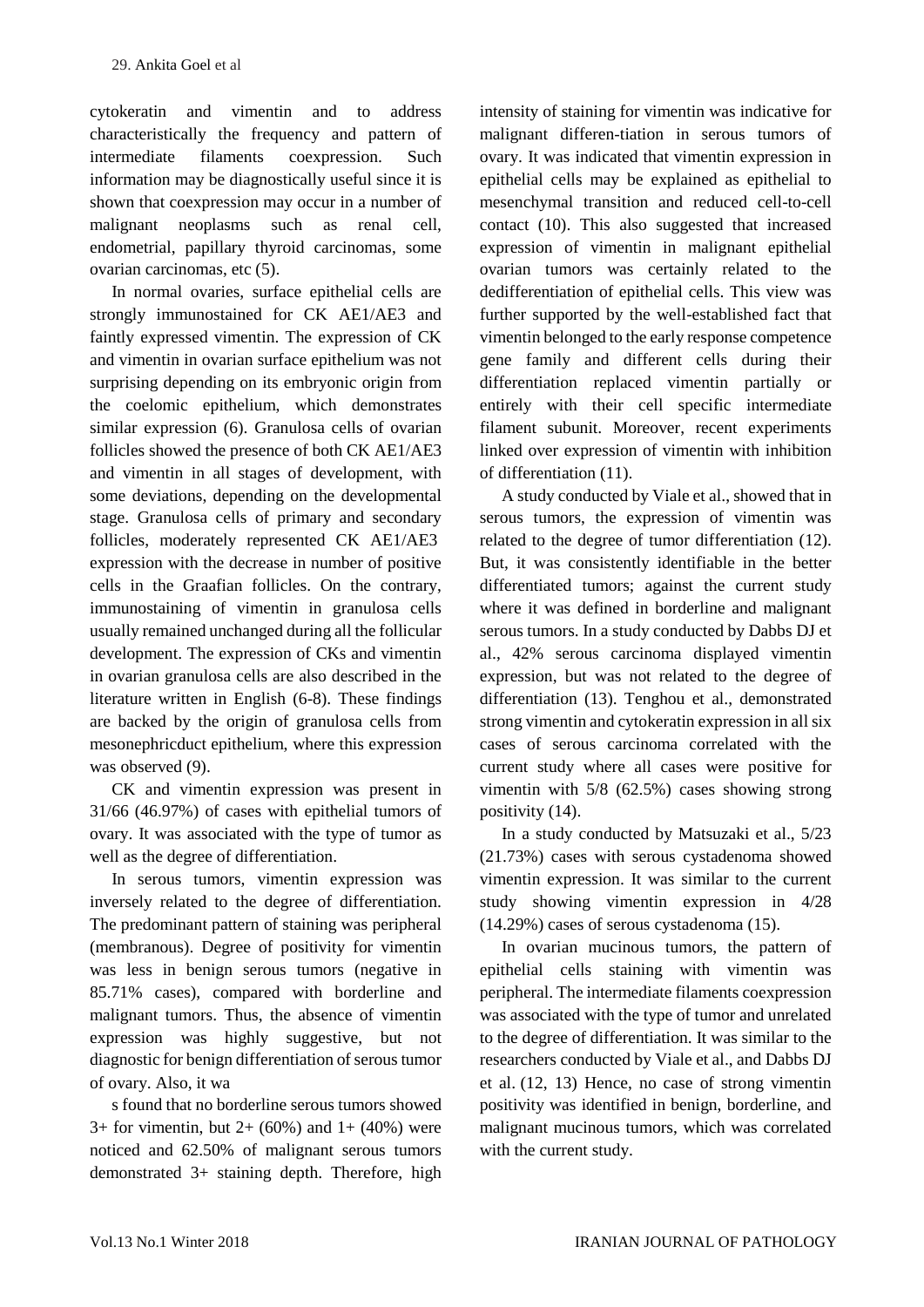## **Immunohistochemical Characterization …28**

Dabbs DJ et al., conducted a study on 79 cases of epithelial tumors of ovary and analyzed eight cases of mucinous cystadenocarcinoma. No case of mucinous adenocarcinoma with vimentin expression was detected by them (13). In a recent publication by Kir G et al., vimentin was present in 18% of mucinous ovarian carcinomas. [16] According to the current study, 3/4 (75%) of the cases were negative for vimentin and only one (25%) case of mucinous adenocarcinoma displayed mild vimentin positivity, similar to the study by Kir G et al.

In a study by Matsuzaki et al., no vimentin expression was observed in the studied 20 mucinous cystadenoma cases (14). According to the current study, only 1/7 (14.28%) mucinous cystadenoma cases displayed mild vimentin positivity.

Thus, it combined a low sensitivity with high specificity to identify the type of tumor as serous; endometrioid and transitional tumors displayed stronger vimentin expression than mucinous tumors. Absence of vimentin decoration in epithelial tumors of ovary is highly suggestive of mucinous tumors unrelated to the degree of differentiation. The scant expression of vimentin in mucinous tumors may be correlated to the predominance of 'colonic type' mucinous cells.

In the ovarian endometrioid carcinomas, no association of tumor differentiation was found with the degree of expression of intermediate filaments. Both benign endometrioid (4/5; 80%) and malignant endometrioid tumors (1/1; 100%) showed perinuclear staining with moderate vimentin expression. In a study by Viale et al., the number of endometrioid carcinomas demonstrating perinuclear vimentin positivity were 71%. However, correlation with the previous studies was difficult, since different antibody and markedly different digestion procedures were used in the studies.

The ovarian surface epithelium along with endometrium, endocervix, and the upper part of the vagina are a form of mullerian epithelium. Their intermediate filaments composition is identical to mesothelium. Of the mullerian epithelial tissue, endometrium displays vimentin normally, as well as in neoplasms. In the normal proliferative endometrium expression of vimentin,it exhibits cyclic sensitivity to the hormonal milieu. The

greater regularity with which vimentin is expressed in endometrial and ovarian endometrioid carcinomas in comparison to serous ovarian carcinomas may reflect differential hormonal sensitivity of the neoplastic cells. This phenomenon also correlates with normal endometrial differentiation in which the proliferating endometrium (the architecture of which is changing daily) routinely expresses vimentin whereas in the differentiated secretary endometrium, vimentin is largely absent. Thus, both benign and malignant endometrioid tumors of ovary express vimentin intermediate filament regardless of the degree of differentiation (17).

Transitional cell tumors of the ovary are a relatively unusual neoplasm. They constitute only 1.4% to 2.5% of epithelial tumors of ovary and have a predilection for the postmenopausal females. Most of them are benign and less than 5% are proliferating or borderline (18). Only two cases (0.03%) of transitional cell tumors were noticed, one benign and one borderline and both showed mild vimentin decoration. Thus, intermediate filaments co-expression is not linked to the degree of differentiation in Brenner tumors of ovary. Previously, no studies were conducted on the cytokeratin and vimentin expression in ovarian transitional cell tumors.

## **Conclusion**

Immunohistochemically, there are distinct differences of intermediate filament profile expression within the groups of benign, borderline, and malignant common epithelial ovarian neoplasms. Epithelial-mesenchymal transition such as processes might be involved in the pathogenesis of serous tumors of ovary. Cytokeratin-vimentin expression occurs in all ovarian serous carcinoma and endometrioid adenocarcinoma. Thus, these tumors can be added to the list of neoplasms, which coexpress cytokeratin and vimentin.

#### **Conflict of interest**

There was no conflict of interest.

#### **References**

1. Rein BJD, Gupta S, Dada R, Safi J, Michener C, Agarwal A. Potential Markers for